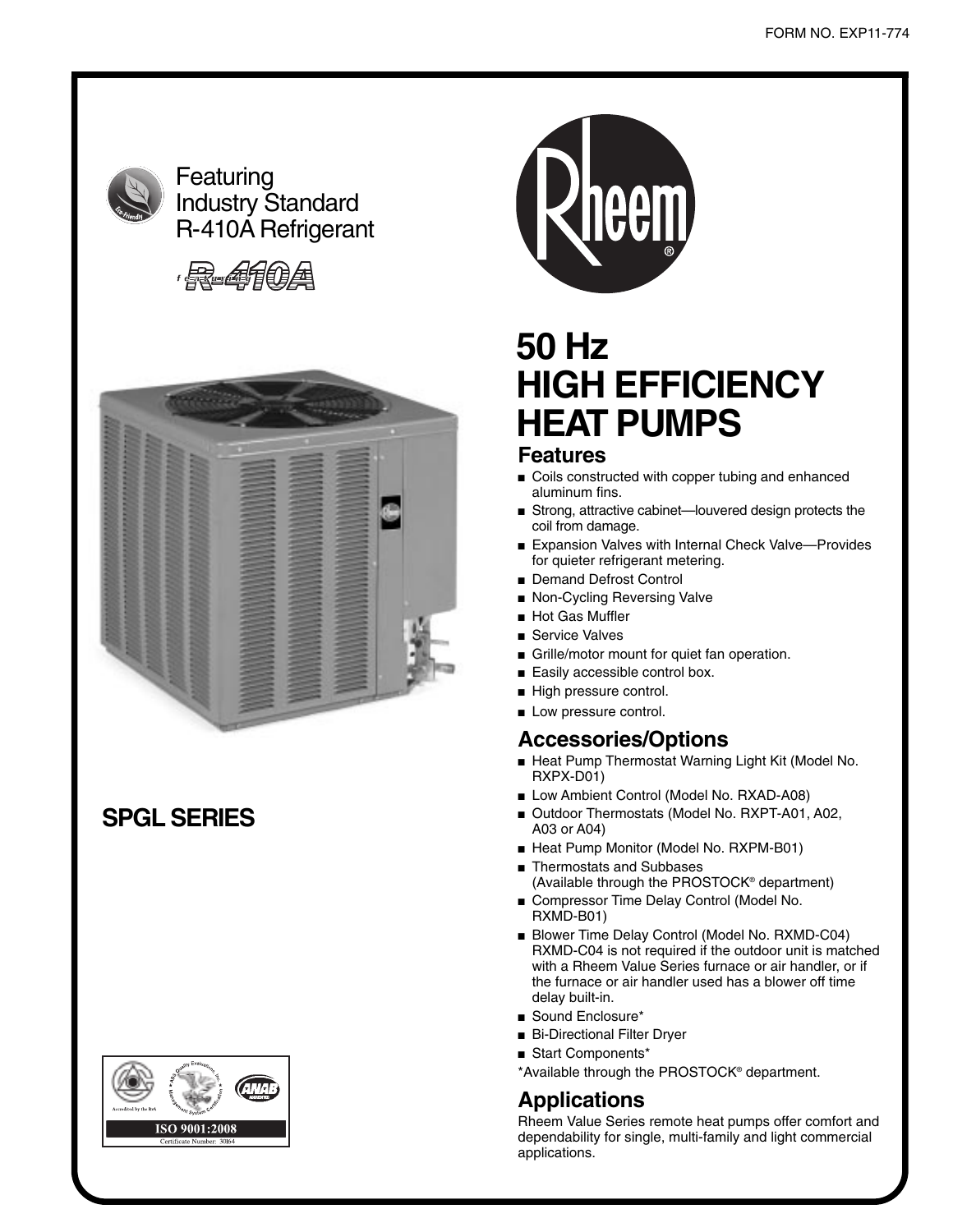# **Model Identification Number**

|                        |                 |                |                | 24                              |                        |                |
|------------------------|-----------------|----------------|----------------|---------------------------------|------------------------|----------------|
| RHEEM<br><b>EXPORT</b> | $P = HEAT$ PUMP | <b>VOLTAGE</b> | $L = R - 410A$ | NOMINAL COOLING CAPACITY        | CABINET                | $A = STANDARD$ |
|                        |                 |                |                | $24 = 24.000$ BTU/HR [7.03 kW]  | $N = 3 - 50 - 380/415$ | <b>MODEL</b>   |
|                        |                 |                |                | $30 = 30,000$ BTU/HR [8.79 kW]  | $T = 1 - 50 - 230/240$ |                |
|                        |                 |                |                | $36 = 36,000$ BTU/HR [10.55 kW] |                        |                |
|                        |                 |                |                | $42 = 42,000$ BTU/HR [12.31 kW] |                        |                |
|                        |                 |                |                | $48 = 48,000$ BTU/HR [14.07 kW] |                        |                |
|                        |                 |                |                | $60 = 60,000$ BTU/HR [17.58 kW] |                        |                |
|                        |                 |                |                | $65 = 65,000$ BTU/HR [19.05 kW] |                        |                |

### **Performance Data AHRI Standard Conditions**

Note: Only these combinations of indoor/outdoor units are approved and any other combinations should not be used.

|                                       |                                      | <b>AHRI Cooling Performance</b>                                              |                                                       |                                              |            |             |                              |                               |                                               |                                               |            | AHRI Hta. Performance (70°F (21.0°C) Indoor     |                                               |            |                             |                            |  |  |  |  |
|---------------------------------------|--------------------------------------|------------------------------------------------------------------------------|-------------------------------------------------------|----------------------------------------------|------------|-------------|------------------------------|-------------------------------|-----------------------------------------------|-----------------------------------------------|------------|-------------------------------------------------|-----------------------------------------------|------------|-----------------------------|----------------------------|--|--|--|--|
| <b>Model Numbers</b>                  |                                      | 80°F [26.5°C] DB / 67°F [19.5°C]<br>WB Indoor Air 95°F [35°C] DB Outdoor Air |                                                       |                                              |            |             |                              |                               | Outdoor Air 47°F DB/<br>43°F WB [8.5°C/6.5°C] |                                               |            | Outdoor Air 17°F DB/<br>15°F WB [-8.5°C/-9.5°C] |                                               |            | <b>DOE</b>                  | <b>DOE</b>                 |  |  |  |  |
| <b>Outdoor</b><br>Unit<br><b>SPGL</b> | Indoor<br>Coil and/or<br>Air Handler | <b>Total</b><br><b>Capacity</b><br><b>BTU/H</b><br>[kW]                      | <b>Net</b><br><b>Sensible</b><br><b>BTU/H</b><br>[kW] | <b>Net</b><br>Latent<br><b>BTU/H</b><br>[kW] | <b>EER</b> | <b>SEER</b> | Sound<br><b>Rating</b><br>dB | Indoor<br><b>CFM</b><br>[L/s] | <b>BTU/H</b><br><b>IkW1</b>                   | DOE HighTemp.<br><b>Total</b><br><b>Watts</b> | <b>COP</b> | BTU/H<br><b>TkW1</b>                            | DOE Low Temp.<br><b>Total</b><br><b>Watts</b> | <b>COP</b> | Region<br>IV<br><b>HSPF</b> | Region<br>V<br><b>HSPF</b> |  |  |  |  |
|                                       | SHSL-HM3017                          | 20.370<br>[5.96]                                                             | 11.090<br>[3.25]                                      | 9.280<br>[2.72]                              | 11.71      | 12.60       | 7.8                          | 700<br>[330]                  | 20.280<br>[5.94]                              | 2,277                                         | 2.61       | 12.155<br>[3.56]                                | 1.689                                         | 2.11       | 7.20                        | 6.45                       |  |  |  |  |
| 24TA                                  | SHLL-HM3017                          | 20,640<br>[6.04]                                                             | 11.440<br>[3.35]                                      | 9,200<br>[2.69]                              | 12.44      | 13.35       | 7.8                          | 700<br>[330]                  | 20,450<br>[5.99]                              | 1,844                                         | 3.25       | 12,325<br>[3.61]                                | 1,165                                         | 3.10       | 7.20                        | 6.45                       |  |  |  |  |
|                                       | RCFL-HM2417A                         | 16.870<br>[4.94]                                                             | 7.700<br>[2.25]                                       | 9.170<br>[2.68]                              | 11.51      | 12.35       | 7.8                          | 700<br>[330]                  | 16.780<br>[4.91]                              | 1.870                                         | 2.63       | 8,655<br>[2.53]                                 | 1,169                                         | 2.17       | 7.40                        | 6.65                       |  |  |  |  |
|                                       | SHSL-HM3017                          | 24,380<br>[7.14]                                                             | 11.730<br>[3.43]                                      | 12,650<br>[3.70]                             | 12.65      | 14.45       | 8.2                          | 800<br>[377]                  | 24,180<br>[7.08]                              | 2,362                                         | 3.00       | 13,970<br>[4.09]                                | 1,821                                         | 2.25       | 7.20                        | 6.45                       |  |  |  |  |
| 30TA                                  | SHLL-HM3017                          | 24,780<br>[7.26]                                                             | 12,980<br>[3.80]                                      | 11,800<br>[3.46]                             | 13.69      | 15.35       | 8.2                          | 800<br>[377]                  | 24,590<br>[7.20]                              | 2,053                                         | 3.51       | 14,310<br>[4.21]                                | 1.290                                         | 3.25       | 7.20                        | 6.45                       |  |  |  |  |
|                                       | RCFL-HM3617A                         | 24,290<br>[7.11]                                                             | 12.990<br>[3.80]                                      | 11.300<br>[3.31]                             | 12.51      | 14.00       | 8.2                          | 930<br>[438]                  | 24,070<br>[7.05]                              | 2,766                                         | 2.55       | 13.870<br>[4.06]                                | 1,871                                         | 2.17       | 7.40                        | 6.65                       |  |  |  |  |
|                                       | SHSL-HM4217                          | 29.510<br>[8.64]                                                             | 20.280<br>[6.23]                                      | 9,230<br>[2.70]                              | 11.71      | 12.60       | 7.8                          | 1.000<br>[1699]               | 29.300<br>[8.58]                              | 3,204                                         | 2.68       | 17,320<br>[5.07]                                | 2.406                                         | 2.11       | 7.30                        | 6.40                       |  |  |  |  |
| 36TA                                  | SHLL-HM4217                          | 30,266<br>[8.86]                                                             | 21.066<br>[6.17]                                      | 9,200<br>[2.69]                              | 13.17      | 14.00       | 7.8                          | 1.000<br>[1699]               | 30,020<br>[8.78]                              | 2,749                                         | 3.20       | 18.040<br>[5.28]                                | 1.817                                         | 2.91       | 7.30                        | 6.40                       |  |  |  |  |
|                                       | RCFL-HM3617A                         | 29,425<br>[8.62]                                                             | 20,305<br>[5.95]                                      | 9,120<br>[2.67]                              | 11.60      | 12.45       | 7.8                          | 1,200<br>[2038]               | 29,205<br>[8.55]                              | 3,194                                         | 2.68       | 17,225<br>[5.04]                                | 2,326                                         | 2.17       | 7.60                        | 6.60                       |  |  |  |  |
|                                       | SHSL-HM4217                          | 33,550<br>[9.82]                                                             | 21.800<br>[6.38]                                      | 11.750<br>[3.44]                             | 11.61      | 13.40       | 8.2                          | 1.200<br>$[566]$              | 33,350<br>[9.77]                              | 3,215                                         | 3.04       | 16,860<br>[4.94]                                | 2,198                                         | 2.25       | 7.20                        | 6.45                       |  |  |  |  |
| 42TA                                  | SHLL-HM4217                          | 34,370<br>[10.06]                                                            | 22,360<br>[6.55]                                      | 12,010<br>[3.52]                             | 12.98      | 14.65       | 8.2                          | 1,200<br>[566]                | 34,180<br>[10.00]                             | 2,767                                         | 3.62       | 17,690<br>[5.18]                                | 1.525                                         | 3.40       | 7.20                        | 6.45                       |  |  |  |  |
|                                       | RCFL-HM3617A                         | 33,500<br>[9.81]                                                             | 21.093<br>[6.18]                                      | 12,407<br>[3.63]                             | 11.50      | 13.00       | 8.2                          | 1,200<br>[566]                | 33,310<br>[9.75]                              | 3,769                                         | 2.59       | 16,910<br>[4.95]                                | 2,281                                         | 2.17       | 7.40                        | 6.65                       |  |  |  |  |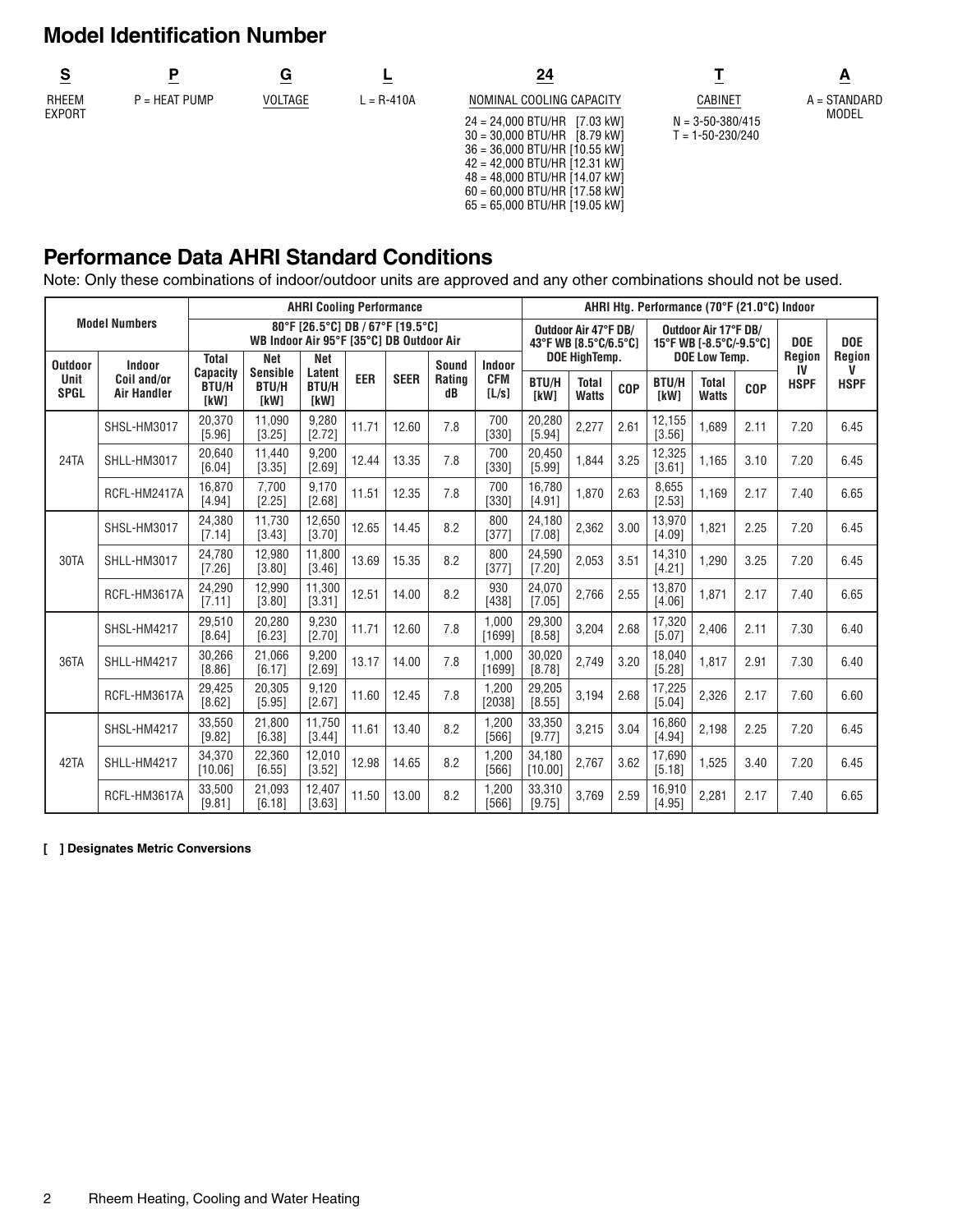# **Performance Data AHRI Standard Conditions (cont.)**

Note: Only these combinations of indoor/outdoor units are approved and any other combinations should not be used.

| <b>Model Numbers</b>       |                                   | <b>AHRI Cooling Performance</b>                                              |                               |                             |       |             |              |                     |                                                                                                                |                              |            | AHRI Htg. Performance (70°F (21.0°C) Indoor |                              |            |             |                    |
|----------------------------|-----------------------------------|------------------------------------------------------------------------------|-------------------------------|-----------------------------|-------|-------------|--------------|---------------------|----------------------------------------------------------------------------------------------------------------|------------------------------|------------|---------------------------------------------|------------------------------|------------|-------------|--------------------|
|                            |                                   | 80°F [26.5°C] DB / 67°F [19.5°C]<br>WB Indoor Air 95°F [35°C] DB Outdoor Air |                               |                             |       |             |              |                     | Outdoor Air 47°F DB/<br>Outdoor Air 17°F DB/<br><b>DOE</b><br>43°F WB [8.5°C/6.5°C]<br>15°F WB [-8.5°C/-9.5°C] |                              |            |                                             | <b>Region</b>                | <b>DOE</b> |             |                    |
| <b>Outdoor</b>             | Indoor                            | <b>Total</b><br><b>Capacity</b>                                              | <b>Net</b><br><b>Sensible</b> | Net<br>Latent               |       |             | Sound        | Indoor              |                                                                                                                | DOE HighTemp.                |            |                                             | DOE Low Temp.                |            |             | <b>Region</b><br>V |
| <b>Unit</b><br><b>SPGL</b> | Coil and/or<br><b>Air Handler</b> | <b>BTU/H</b><br>[kW]                                                         | <b>BTU/H</b><br><b>TkW1</b>   | <b>BTU/H</b><br><b>TkW1</b> | EER   | <b>SEER</b> | Rating<br>dB | <b>CFM</b><br>[L/s] | <b>BTU/H</b><br>[kW]                                                                                           | <b>Total</b><br><b>Watts</b> | <b>COP</b> | <b>BTU/H</b><br><b>IkW1</b>                 | <b>Total</b><br><b>Watts</b> | <b>COP</b> | <b>HSPF</b> | <b>HSPF</b>        |
|                            | SHSL-HM6021                       | 34,100<br>[9.98]                                                             | 25.022<br>[7.33]              | 9.078<br>[2.66]             | 11.37 | 12.95       | 7.8          | 1.332<br>[2263]     | 33,950<br>[9.94]                                                                                               | 3.579                        | 2.78       | 18.700<br>[4.48]                            | 2,466                        | 2.22       | 7.30        | 6.40               |
| 48TA                       | SHLL-HM6021                       | 34.920<br>[10.22]                                                            | 25.860<br>[7.57]              | 9.060<br>[2.65]             | 12.67 | 14.20       | 7.8          | 1.332<br>[2263]     | 34.780<br>[10.08]                                                                                              | 3,288                        | 3.10       | 19,530<br>[5.72]                            | 2,008                        | 2.85       | 7.30        | 6.40               |
|                            | RCFL-HM4821A                      | 33,925<br>[9.93]                                                             | 24.935<br>[7.30]              | 8.990<br>[2.63]             | 11.19 | 12.05       | 7.8          | 1.544<br>[2623]     | 33,825<br>[9.90]                                                                                               | 3.685                        | 2.69       | 18,595<br>[5.44]                            | 2.406                        | 2.27       | 7.60        | 6.60               |
|                            | SHSL-HM6021                       | 39.000<br>[11.42]                                                            | 26.747<br>[7.81]              | 12,253<br>[3.59]            | 11.51 | 13.20       | 8.2          | 1.332<br>[2263]     | 38.900<br>[11.39]                                                                                              | 3.800                        | 3.00       | 23,640<br>[6.92]                            | 2,951                        | 2.35       | 7.20        | 6.45               |
| 48NA                       | SHLL-HM6021                       | 40.000<br>[11.71]                                                            | 27.700<br>[8.11]              | 12,300<br>[3.60]            | 12.92 | 14.45       | 8.2          | 1.332<br>[2263]     | 39.920<br>[11.69]                                                                                              | 3,296                        | 3.55       | 24,660<br>[7.22]                            | 2,677                        | 2.70       | 7.20        | 6.45               |
|                            | RCFL-HM4821A                      | 39,550<br>[11.58]                                                            | 27,045<br>[7.92]              | 12,505<br>[3.66]            | 11.45 | 12.70       | 8.2          | 1.544<br>[2623]     | 39,480<br>[11.56]                                                                                              | 4,032                        | 2.87       | 24,258<br>[7.10]                            | 3,074                        | 2.31       | 7.40        | 6.65               |
|                            | SHSL-HM6021                       | 51.720<br>[15.14]                                                            | 37.740<br>[11.05]             | 13.980<br>[4.09]            | 9.76  | 11.45       | 8.4          | 1.665<br>[2828]     | 51.680<br>[15.13]                                                                                              | 4,886                        | 3.10       | 33.830<br>[9.90]                            | 4,230                        | 2.34       | 7.35        | 6.50               |
| 60NA                       | SHLL-HM6021                       | 53.360<br>[15.62]                                                            | 39.315<br>[11.51]             | 14,045<br>[4.11]            | 11.08 | 12.60       | 8.4          | 1.665<br>[2828]     | 53,290<br>[15.60]                                                                                              | 4,057                        | 3.85       | 35,440<br>[10.37]                           | 3,710                        | 2.80       | 7.35        | 6.50               |
|                            | RCFL-HM4821A                      | 51.500<br>[15.08]                                                            | 37.375<br>[10.95]             | 14,125<br>[4.14]            | 9.60  | 10.85       | 8.4          | 1.665<br>[2828]     | 51,425<br>[15.06]                                                                                              | 4,958                        | 3.04       | 33,575<br>[9.83]                            | 4,358                        | 2.26       | 7.15        | 6.35               |
| 65NA                       | SHLL-HM6524                       | 61.830<br>[18.10]                                                            | 41.310<br>[12.10]             | 20,520<br>[6.01]            | 9.15  | 11.25       | 8.4          | 2.024<br>[3438]     | 61.800<br>[18.09]                                                                                              | 5,881                        | 3.08       | 42,550<br>[12.46]                           | 5,518                        | 2.26       | 7.35        | 6.50               |
|                            | RCFL-HM6024A                      | 61.400<br>[17.98]                                                            | 40.900<br>[11.97]             | 20,500<br>[6.00]            | 9.02  | 10.90       | 8.4          | 2.024<br>[3438]     | 61.320<br>[17.95]                                                                                              | 4,705                        | 3.82       | 42.070<br>[12.32]                           | 4,404                        | 2.80       | 7.35        | 6.50               |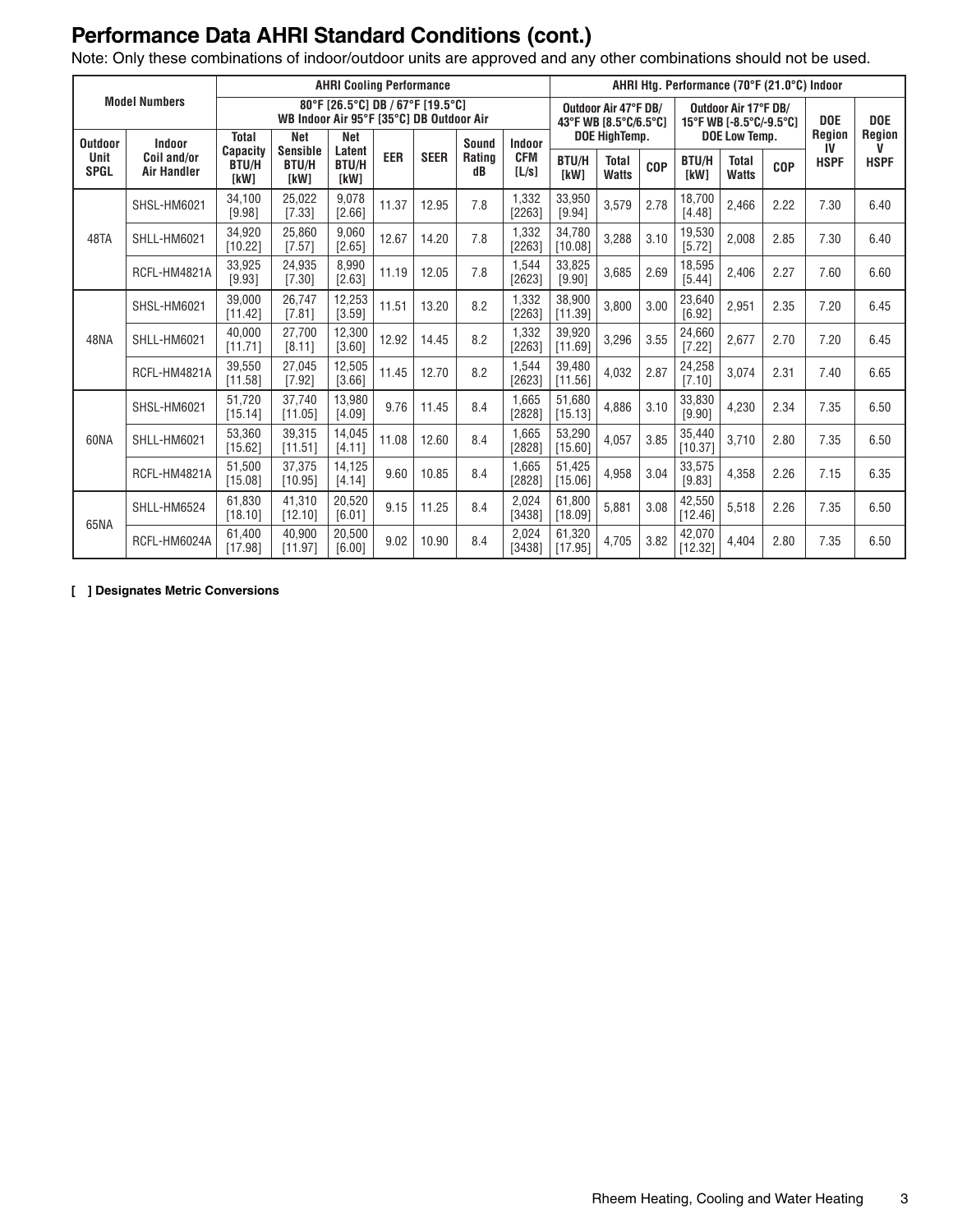# **Electrical and Physical Data**

| <b>Model Number</b> | <b>Phase-Hertz-Voltage</b> | <b>Comp RLA</b> | Comp | Motor | <b>MCA</b> | <b>Calc. Fuse Sizes</b> |            | <b>Outdoor Coil Coil Area</b> | <b>Rows</b>    | <b>R22 Charge Weight</b> |
|---------------------|----------------------------|-----------------|------|-------|------------|-------------------------|------------|-------------------------------|----------------|--------------------------|
|                     |                            |                 | LRA  | FLA   |            | Min                     | <b>Max</b> | $Sq$ Ft $[m2]$                |                | $[0z.]$ $[g]$            |
| SPGL-024TA          | 1-50-220-240               | 10.0            | 52   | 0.6   | 17         | 20                      | 20         | 11.06 [1.03]                  |                | 91 [2580]                |
| SPGL-030TA          | 1-50-220-240               | 12.5            | 60   | 0.8   | 19         | 25                      | 25         | 13.72 [1.27]                  |                | 101 [2863]               |
| SPGL-036TA          | 1-50-220-240               | 15.0            | 67   | 0.8   | 23         | 30                      | 30         | 16.39 [1.52]                  |                | 109 [3090]               |
| SPGL-042TA          | 1-50-220-240               | 17.9            | 87   | 1.2   | 29         | 35                      | 35         | 21.85 [2.03]                  |                | 150 [4252]               |
| SPGL-048TA          | 1-50-220-240               | 17.7            | 98   | 1.2   | 29         | 35                      | 35         | 21.85 [2.03]                  | $\overline{2}$ | 141 [3997]               |
| SPGL-048NA          | 3-50-380/415               | 6.9             | 41   | 0.1   | 12         | 15                      | 15         | 21.85 [2.03]                  | C.             | 141 [3997]               |
| SPGL-060NA          | 3-50-380/415               | 8.9             | 52   | 1.0   | 15         | 20                      | 20         | 21.85 [2.03]                  | C.             | 228 [6464]               |
| SPGL-065NA          | 3-50-380/415               | 11.8            | 75   | 1.0   | 15         | 20                      | 20         | 21.85 [2.03]                  | C.             | 228 [6464]               |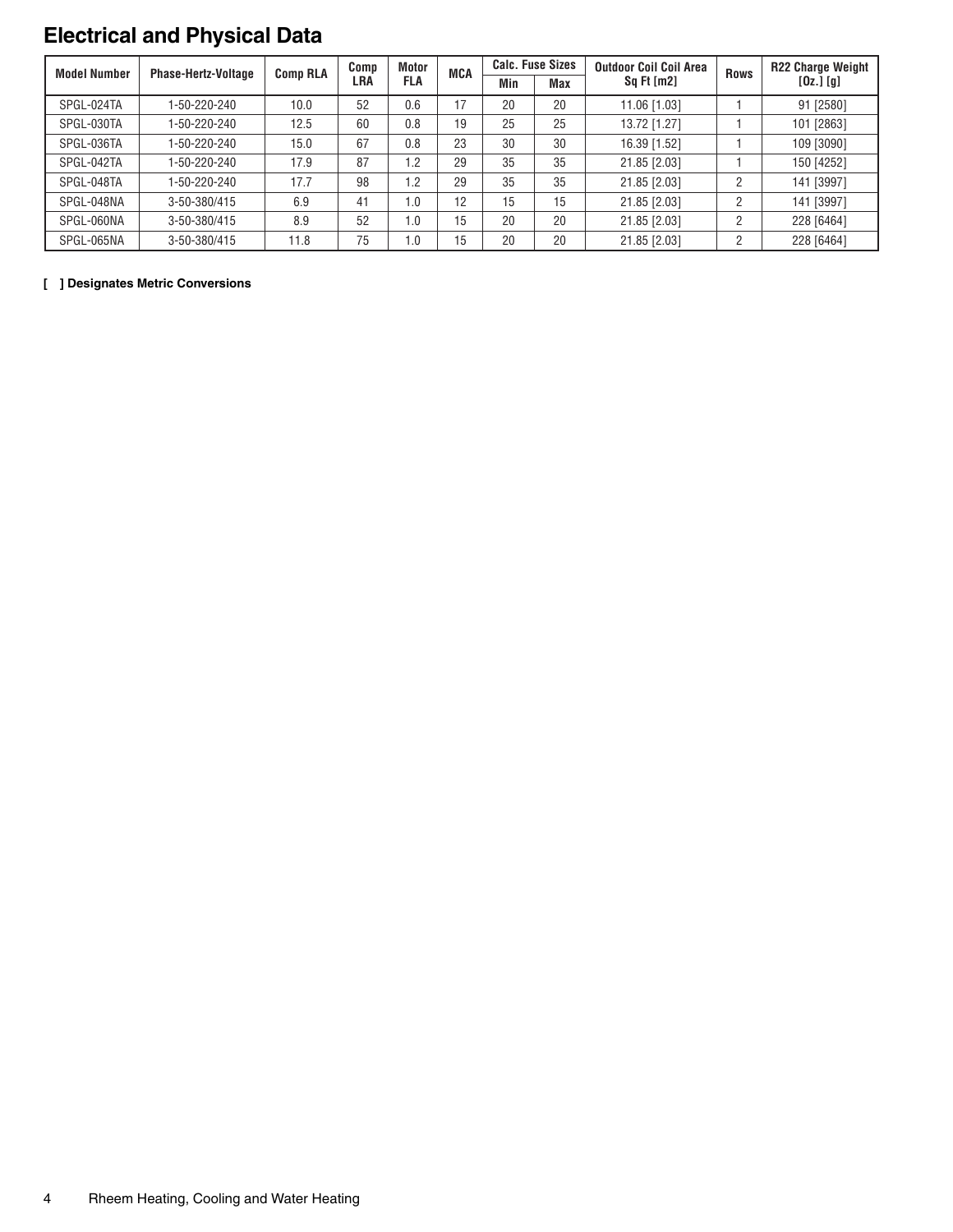### **Unit Dimensions**



| ı |  |  |  |  |  |
|---|--|--|--|--|--|
|---|--|--|--|--|--|

| <b>Model Number</b><br><b>SPGL</b> | Height "H"<br>(Inches) [mm] | Length "L"<br>(Inches) [mm] | Width "W"<br>(Inches) [mm] |
|------------------------------------|-----------------------------|-----------------------------|----------------------------|
| 24                                 | 261/4 [666.75]              | 235/8 [600.07]              | 235/8 [600.07]             |
| 30                                 | 261/4 [666.75]              | 275/8 [701.67]              | 275/8 [701.67]             |
| 36                                 | 273/8 [695.32]              | 315/8 [803.27]              | 315/8 [803.27]             |
| 42, 48, 60, 65                     | 353/8 [898.52]              | 315/8 [803.27]              | 315/8 [803.27]             |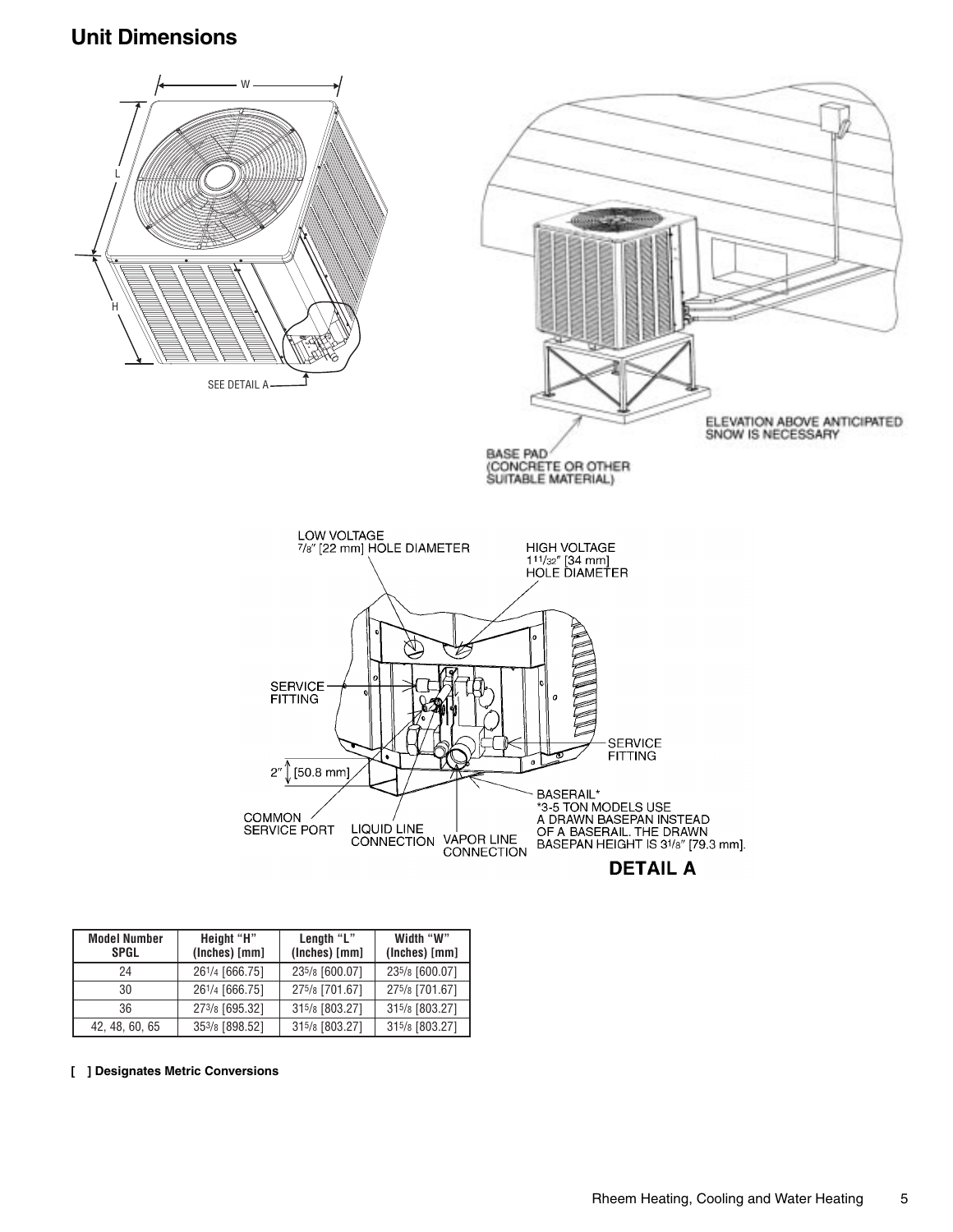# **Heat Pump Refrigerant Line Size Information**

|                   | <b>Line Size</b><br><b>Connection</b> | <b>Line Size</b> | Liquid Line Sizing (R410A)<br>Outdoor Unit Above or Below Indoor Coil (Heat Pumps Only) |              |              |                                  |              |              |  |  |  |
|-------------------|---------------------------------------|------------------|-----------------------------------------------------------------------------------------|--------------|--------------|----------------------------------|--------------|--------------|--|--|--|
| <b>SPGL Model</b> | Size                                  | (Inch 0.D.)      |                                                                                         |              |              | Total Equivalent Length—Feet [m] |              |              |  |  |  |
|                   | (Inch I.D.)                           | [mm]             | 25 [7.62]                                                                               | 50 [15.24]   | 75 [22.86]   | 100 [30.48]                      | 125 [38.10]  | 150 [45.72]  |  |  |  |
|                   | [mm]                                  |                  | <b>Maximum Vertical Separation-Feet [m]</b>                                             |              |              |                                  |              |              |  |  |  |
|                   |                                       | [6.35]<br>1/4    | 23 [7.01]                                                                               | N/A          | N/A          | N/A                              | N/A          | N/A          |  |  |  |
| 24T               | 3/8"<br>[9.53]                        | 5/16<br>[7.94]   | 25 [7.62]                                                                               | 36 [10.97]   | [8.84]<br>29 | 23<br>[7.01]                     | 16<br>[4.88] | $9$ [2.74]   |  |  |  |
|                   |                                       | $3/8*$<br>[9.53] | 25 [7.62]                                                                               | 50 [15.24]   | 72 [21.95]   | 70 [21.34]                       | 68 [20.73]   | 65 [19.81]   |  |  |  |
| 30T               |                                       | [6.35]<br>1/4    | 25 [7.62]                                                                               | N/A          | N/A          | N/A                              | N/A          | N/A          |  |  |  |
|                   | 3/8"<br>[9.53]                        | 5/16<br>[7.94]   | 25 [7.62]                                                                               | 49 [14.94]   | 38 [11.58]   | 27<br>[8.23]                     | [5.18]<br>17 | $6$ [1.83]   |  |  |  |
|                   |                                       | $3/8*$<br>[9.53] | 25 [7.62]                                                                               | 50 [15.24]   | 68 [20.73]   | 65 [19.81]                       | 62 [18.90]   | 58 [17.68]   |  |  |  |
| 36T               | 3/8"                                  | 5/16<br>[7.94]   | 25 [7.62]                                                                               | 50 [15.24]   | 37 [11.28]   | 22 [6.71]                        | $7$ [2.13]   | N/A          |  |  |  |
|                   | [9.53]                                | $3/8*$<br>[9.53] | 25 [7.62]                                                                               | 50 [15.24]   | 68 [20.73]   | 63 [19.20]                       | 58 [17.68]   | 53 [16.15]   |  |  |  |
| 42T               | 3/8"                                  | [7.94]<br>5/16   | 25 [7.62]                                                                               | [7.01]<br>23 | 4 [1.22]     | N/A                              | N/A          | N/A          |  |  |  |
|                   | [9.53]                                | $3/8*$<br>[9.53] | 25 [7.62]                                                                               | 50 [15.24]   | 43 [13.11]   | 36 [10.97]                       | 30<br>[9.14] | 24 [7.32]    |  |  |  |
| 48T, 48N          | 3/8"                                  | $3/8*$<br>[9.53] | 25 [7.62]                                                                               | 46 [14.02]   | 38 [11.58]   | [9.14]<br>30                     | 22 [6.71]    | 15<br>[4.57] |  |  |  |
|                   | [9.53]                                | [12.7]<br>1/2    | 25 [7.62]                                                                               | 50 [15.24]   | 56 [17.07]   | 55 [16.76]                       | 53 [16.15]   | 52 [15.85]   |  |  |  |
|                   | 3/8"                                  | $3/8*$<br>[9.53] | 25 [7.62]                                                                               | 50 [15.24]   | 56 [17.07]   | 44 [13.41]                       | 32 [9.75]    | 20 [6.10]    |  |  |  |
| 60N, 65N          | $[9.53]$                              | 1/2<br>[12.7]    | 25 [7.62]                                                                               | 50 [15.24]   | 75 [22.86]   | 81 [24.69]                       | 79 [24.08]   | 76 [23.16]   |  |  |  |

NOTES:

\*Standard line size

N/A = Application not recommended.

|                                               |                                  |                            |                           | Suction Line Length/Size versus Capacity Multiplier (R-410A)                                   |                                                         |              |                   |                                                          |
|-----------------------------------------------|----------------------------------|----------------------------|---------------------------|------------------------------------------------------------------------------------------------|---------------------------------------------------------|--------------|-------------------|----------------------------------------------------------|
| <b>SPGL Model</b>                             |                                  | 24T<br>30T                 |                           |                                                                                                | 36T                                                     | 42T          | 48T, 48N          | 60N, 65N                                                 |
| <b>Suction Line</b><br><b>Connection Size</b> |                                  |                            | 3/4" [19.05] I.D.         |                                                                                                |                                                         |              | 7/8" [22.23] I.D. |                                                          |
| Suction Line Run-<br>Feet [m]                 |                                  | 3/4" [19.05 mm] O.D. Std.* | 5/8" [15.88 mm] O.D. Opt. | $5\frac{1}{8}$ [15.88 mm] 0.D. Opt.<br>3/4" [19.05 mm] O.D. Std.*<br>7/8" [22.23 mm] O.D. Opt. | 3/4" [19.05 mm] O.D. Opt.<br>7/8" [22.23 mm] 0.D. Std.* |              |                   | 7/8" [22.23 mm] O.D. Opt.<br>11/8" [28.58 mm] O.D. Std.* |
| $[7.62]$<br>25                                | Optional<br>Standard<br>Optional | 1.00<br>1.00               | 1.00<br>1.00              | 1.00<br>1.00<br>1.00                                                                           | 1.00<br>1.00                                            | 1.00<br>1.00 | 1.00<br>1.00      | 1.00<br>1.00                                             |
| 50' [15.24]                                   | Optional<br>Standard<br>Optional | 0.98<br>0.99               | 0.98<br>0.99              | 0.96<br>0.98<br>0.99                                                                           | 0.98<br>0.99                                            | 0.99<br>0.99 | 0.99<br>0.99      | 0.99<br>0.99                                             |
| 100' [30.48]                                  | Optional<br>Standard<br>Optional | 0.95<br>0.96               | 0.95<br>0.96              | 0.94<br>0.96<br>0.97                                                                           | 0.96<br>0.97                                            | 0.96<br>0.98 | 0.96<br>0.98      | 0.97<br>0.98                                             |
| 150' [45.72]                                  | Optional<br>Standard<br>Optional | 0.92<br>0.93               | 0.92<br>0.94              | 0.91<br>0.93<br>0.95                                                                           | 0.94<br>0.95                                            | 0.94<br>0.96 | 0.95<br>0.96      | 0.94<br>0.97                                             |

\*Standard line size

N/A = Using suction line larger than shown in chart will result in poor oil return and is not recommended.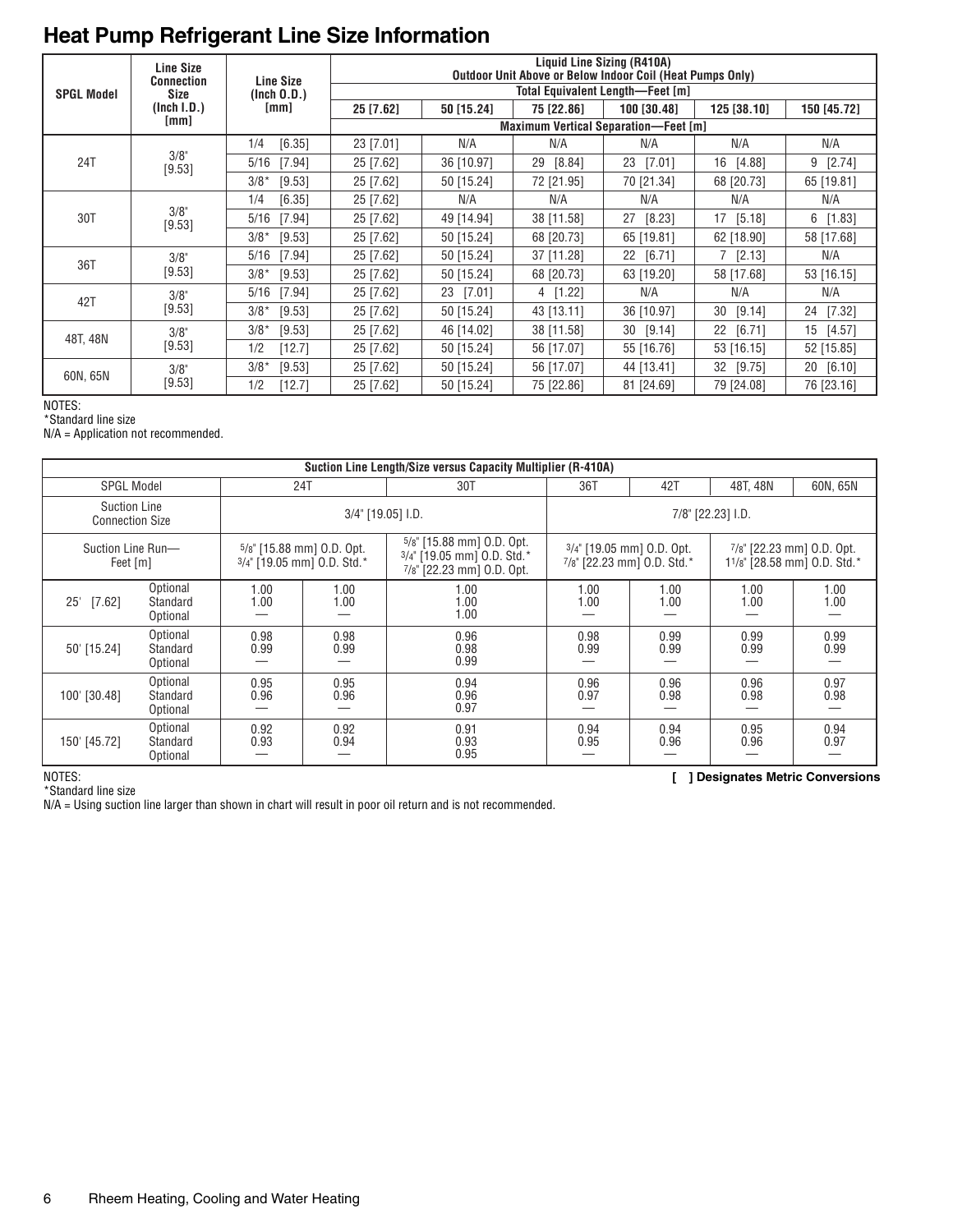### **NOTES**